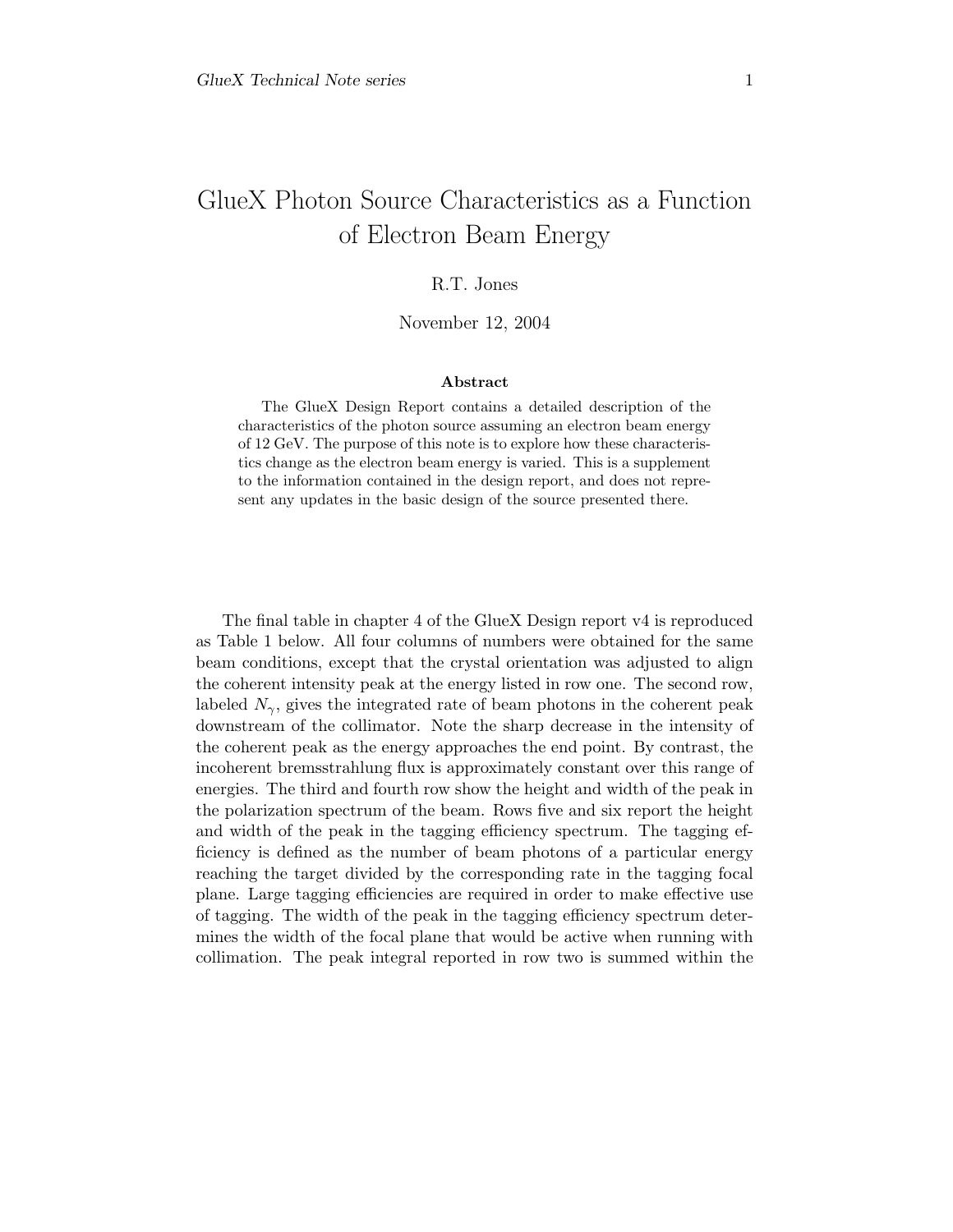Table 1: Operating parameters for an experiment using the coherent bremsstrahlung beam. The calculation assumes a 12 GeV electron beam energy and a 3.4 mm collimator 80 m downstream from a radiator of thickness  $10^{-4}$  radiation lengths. The electron beam current is taken to be 3  $\mu$ A. The rates in the detector (last two rows) are calculated for a 30 cm liquid hydrogen target and an open hadronic trigger.

| $E$ of peak             | 8 GeV                | $9 \text{ GeV}$      | $10 \text{ GeV}$    | $11 \text{ GeV}$    |
|-------------------------|----------------------|----------------------|---------------------|---------------------|
| $N_{\gamma}$ in peak    | 185 M/s              | 100 M/s              | 45 M/s              | 15 M/s              |
| peak polarization       | 0.54                 | 0.41                 | 0.27                | 0.11                |
| (f.w.h.m.)              | $(1140 \text{ MeV})$ | $(900~\mathrm{MeV})$ | $(600 \text{ MeV})$ | $(240 \text{ MeV})$ |
| peak tagging efficiency | 0.55                 | 0.50                 | 0.45                | 0.29                |
| (f.w.h.m.)              | $(720 \text{ MeV})$  | $(600 \text{ MeV})$  | $(420 \text{ MeV})$ | $(300 \text{ MeV})$ |
| power on collimator     | 5.3 W                | 4.7 W                | 4.2 W               | 3.8 W               |
| power on target         | $810 \text{ mW}$     | $690~\mathrm{mW}$    | $600~\mathrm{mW}$   | $540~\mathrm{mW}$   |
| total hadronic rate     | 385 K/s              | 365 K/s              | 350 K/s             | 345 K/s             |
| tagged hadronic rate    | 26 K/s               | 14 K/s               | 6.3 K/s             | 2.1 K/s             |

f.w.h.m. tagging efficiency window. Rows seven and eight give the photon beam power that is incident on the experimental target (and photon beam dump) and the photon collimator, respectively.

The last two rows in Table 1 give the inclusive and tagged rates for hadronic triggers from a 30 cm liquid hydrogen target placed in the beam following the collimator. Note that the total hadronic rate is dominated by background (i.e. non-tagged) events associated with the low-energy component of the beam. This is why the total trigger rate is essentially constant while the flux in the coherent peak varies with peak energy over an order of magnitude. This table illustrates the value of having an electron beam energy well above the photon energy needed for the experiment.

The above comparison is obtained by keeping the electron beam parameters fixed and simply rocking the crystal. There were two factors which were considered in deciding what the limits of the tagged window should be: the polarization, and the tagging efficiency. Both factors peak at the coherent edge and decrease with decreasing photon energy. Of the two, the tagging efficiency is the more steep function, so it was used to limit the size of the tagged window. For the study of the dependence of the source parameters on the electron beam energy, the F.W.H.M. of the tagging efficiency listed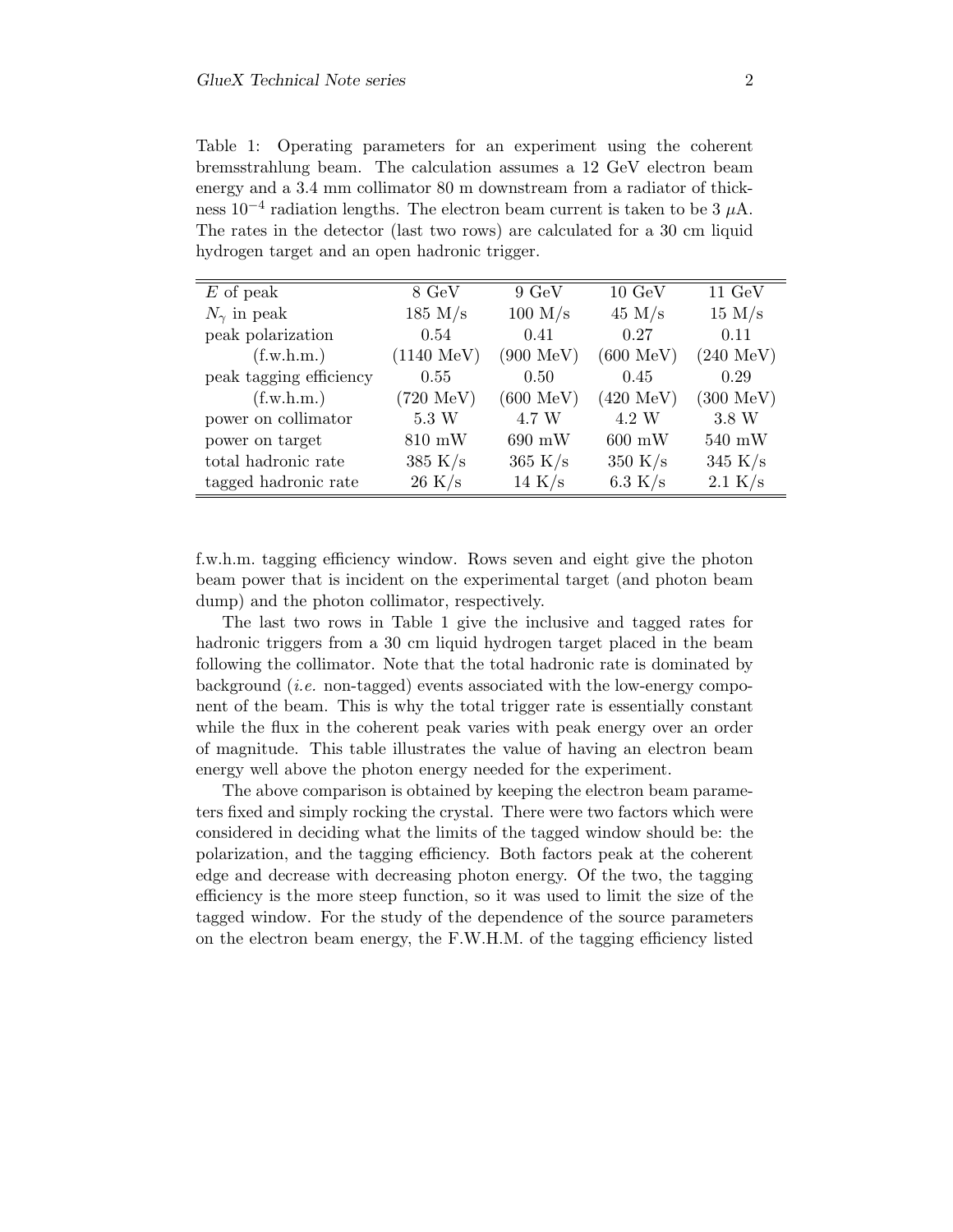Table 2: Operating parameters for the GlueX photon source under conditions of varying electron beam energy. The collimator distance and diameter are kept constant at 80 m and 3.4 mm, respectively, and the radiator thickness is  $10^{-4}$  radiation lengths. be 3  $\mu$ A. The rates in the detector (last two rows) are calculated for a 30 cm liquid hydrogen target and an open hadronic trigger.

| $\circ\circ$               |                  |                  |                  |                  |
|----------------------------|------------------|------------------|------------------|------------------|
| electron beam energy       | $10 \text{ GeV}$ | $11 \text{ GeV}$ | $12 \text{ GeV}$ | $13 \text{ GeV}$ |
| electron beam current      | 4.3 $\mu$ A      | $3.5 \mu A$      | $3.0 \mu A$      | 2.5 $\mu$ A      |
| $N_{\gamma}$ in peak       | 32 M/s           | $67$ M/s         | $100$ M/s        | 130 $M/s$        |
| peak polarization          | 0.14             | 0.28             | 0.41             | 0.48             |
| average polarization       | 0.08             | 0.24             | 0.37             | 0.47             |
| peak tagging efficiency    | 0.25             | 0.43             | 0.50             | 0.57             |
| average tagging efficiency | 0.15             | 0.29             | 0.41             | 0.51             |
| power on collimator        | 4.4 W            | 4.4 W            | 4.5 W            | 4.5 W            |
| power on target            | $510$ mW         | $610$ mW         | 730 mW           | 850 mW           |
| total hadronic rate        | 370 K/s          | 370 K/s          | 370 K/s          | 370 K/s          |
| tagged hadronic rate       | 5 K/s            | 10 K/s           | 16 K/s           | 21 K/s           |

in the second column of Table 1 has been used to set the tagging window to the range 8.4 - 9.0 GeV. To facilitate the comparison between collimated and uncollimated beams, the electron beam current was adjusted to maintain a constant total hadronic rate in the target of 370 KHz.

Numerical results are shown in Table 2. The same results are shown graphically in Figs. 1-4 for polarization and Figs. 5-8 for flux. Figs. 1,5 show that at the large-angle setting chosen for the 10 GeV end-point case there is an extra peak at 8.4 GeV that appears. This comes from the accidental overlap of the desired reciprocal lattice vector of the crystal with another higher-order vector from another region of q-space. The polarization in this peak lies in a different plane from the primary peak at 9 GeV, so under actual operating conditions it would be desirable to adjust one of the goniometer angles to rotate it away. This is possible to do, in general, without affecting the alignment of the primary edge. This peak actually appears in the other spectra as well, but at energies above the primary peak where it is interspersed among the higher-order recurrences of the primary peak. Its presence does not affect the results shown, so no effort was made to eliminate it for the purposes of this study.

An overall figure of merit for the combination of flux enhancement and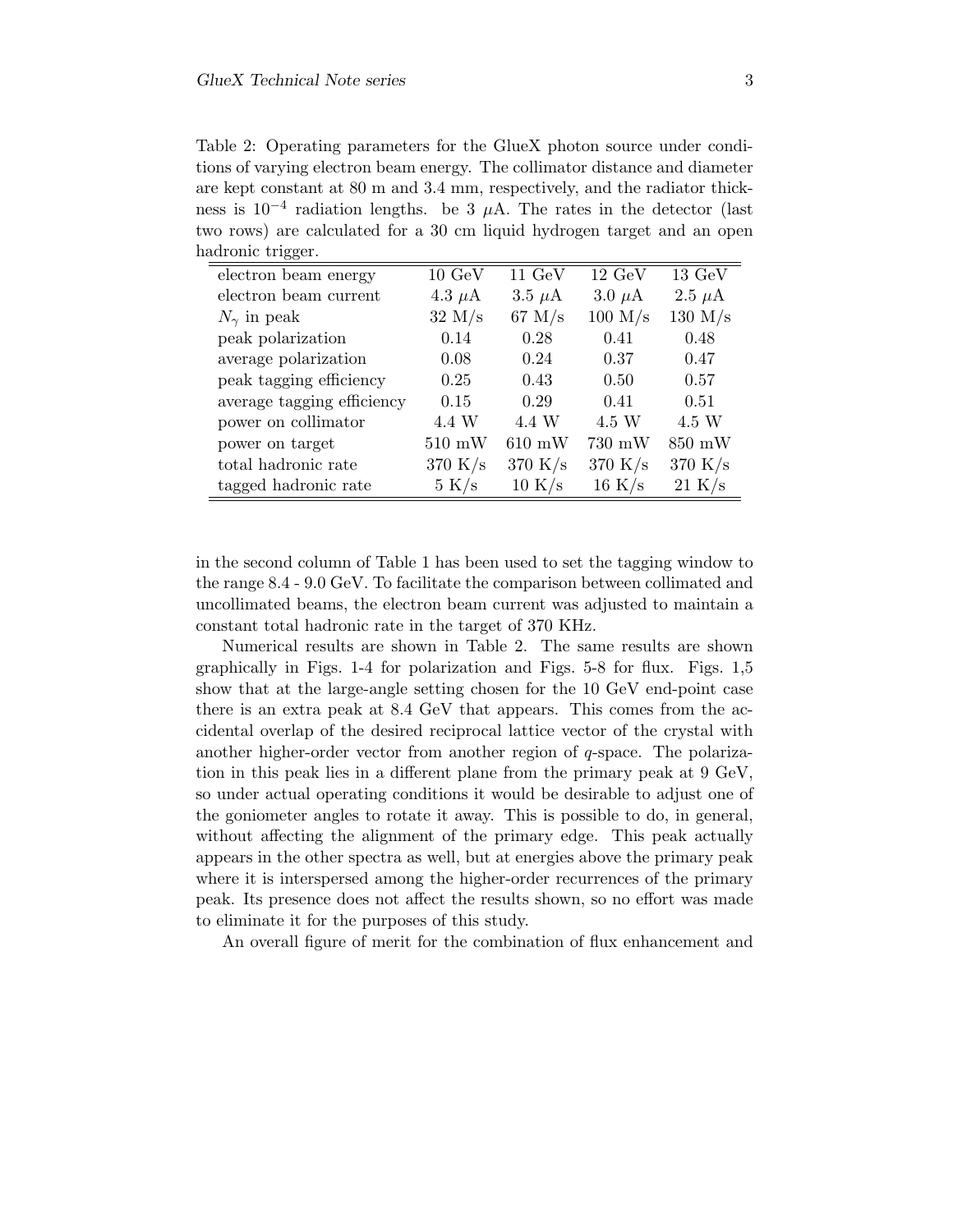

Figure 1: Degree of linear polarization vs photon energy for the GlueX coherent bremsstrahlung source for a 10 GeV electron beam, with collimation (solid curve) and without (dashed curve).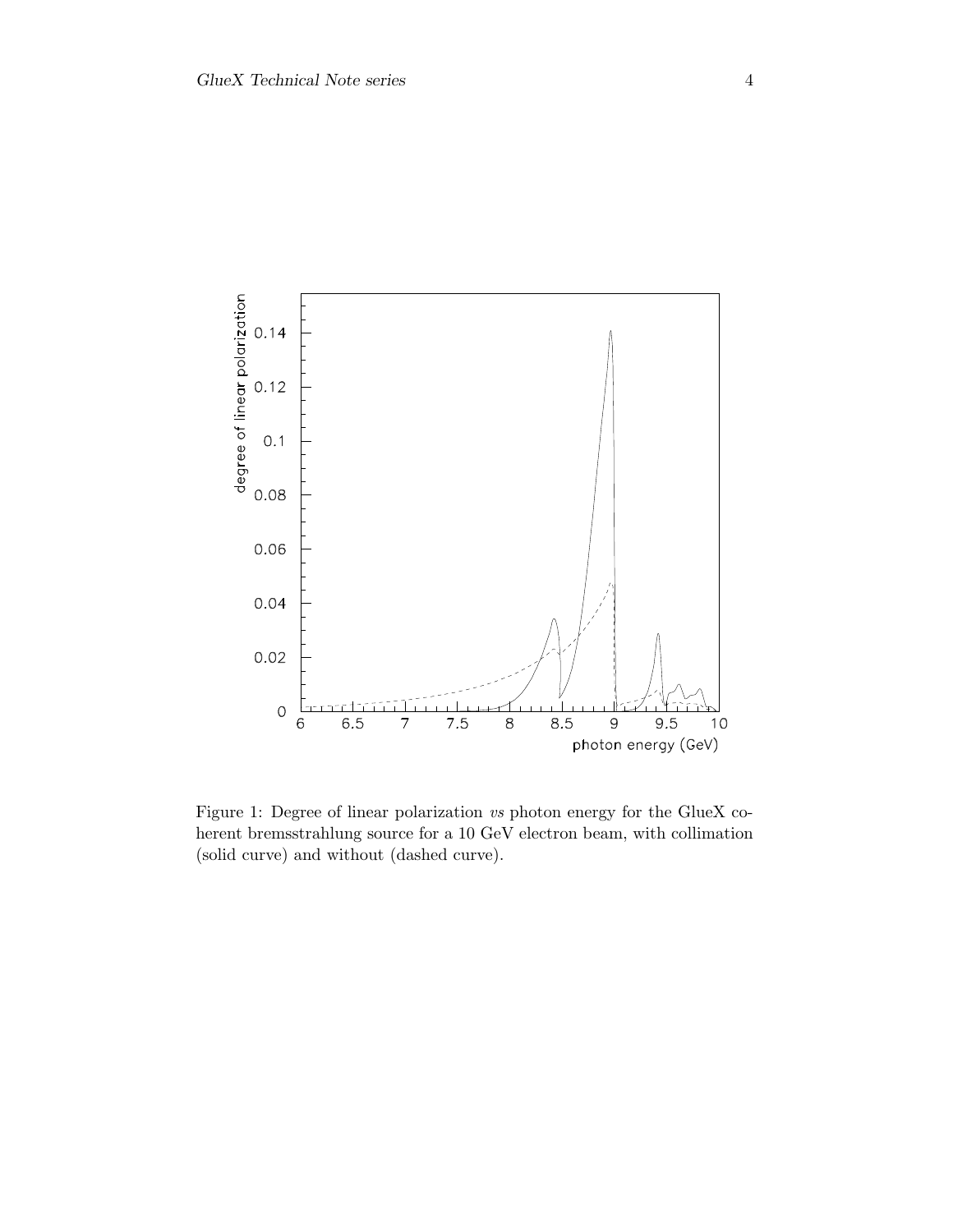

Figure 2: Degree of linear polarization vs photon energy for the GlueX coherent bremsstrahlung source for a 11 GeV electron beam, with collimation (solid curve) and without (dashed curve).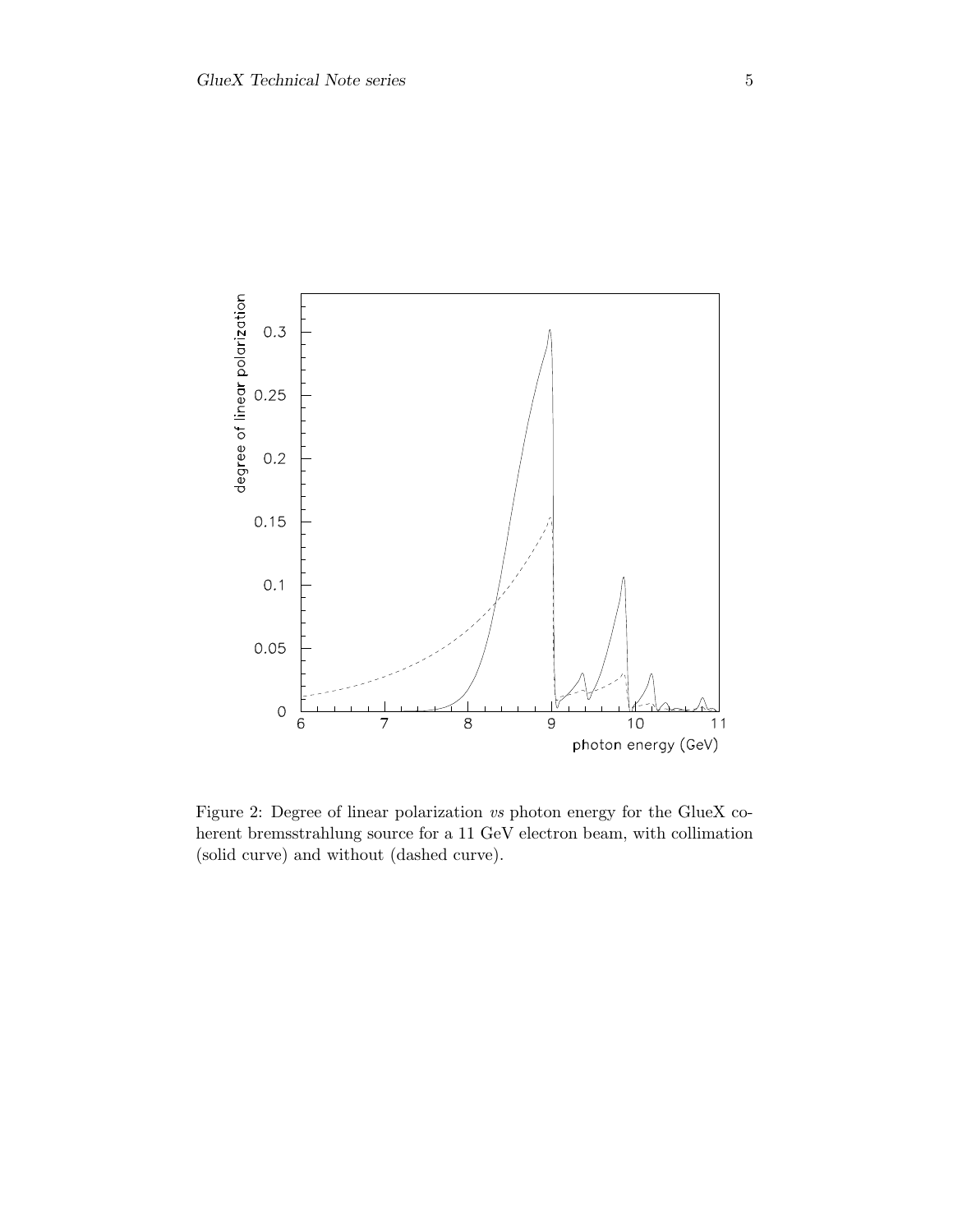

Figure 3: Degree of linear polarization vs photon energy for the GlueX coherent bremsstrahlung source for a 12 GeV electron beam, with collimation (solid curve) and without (dashed curve).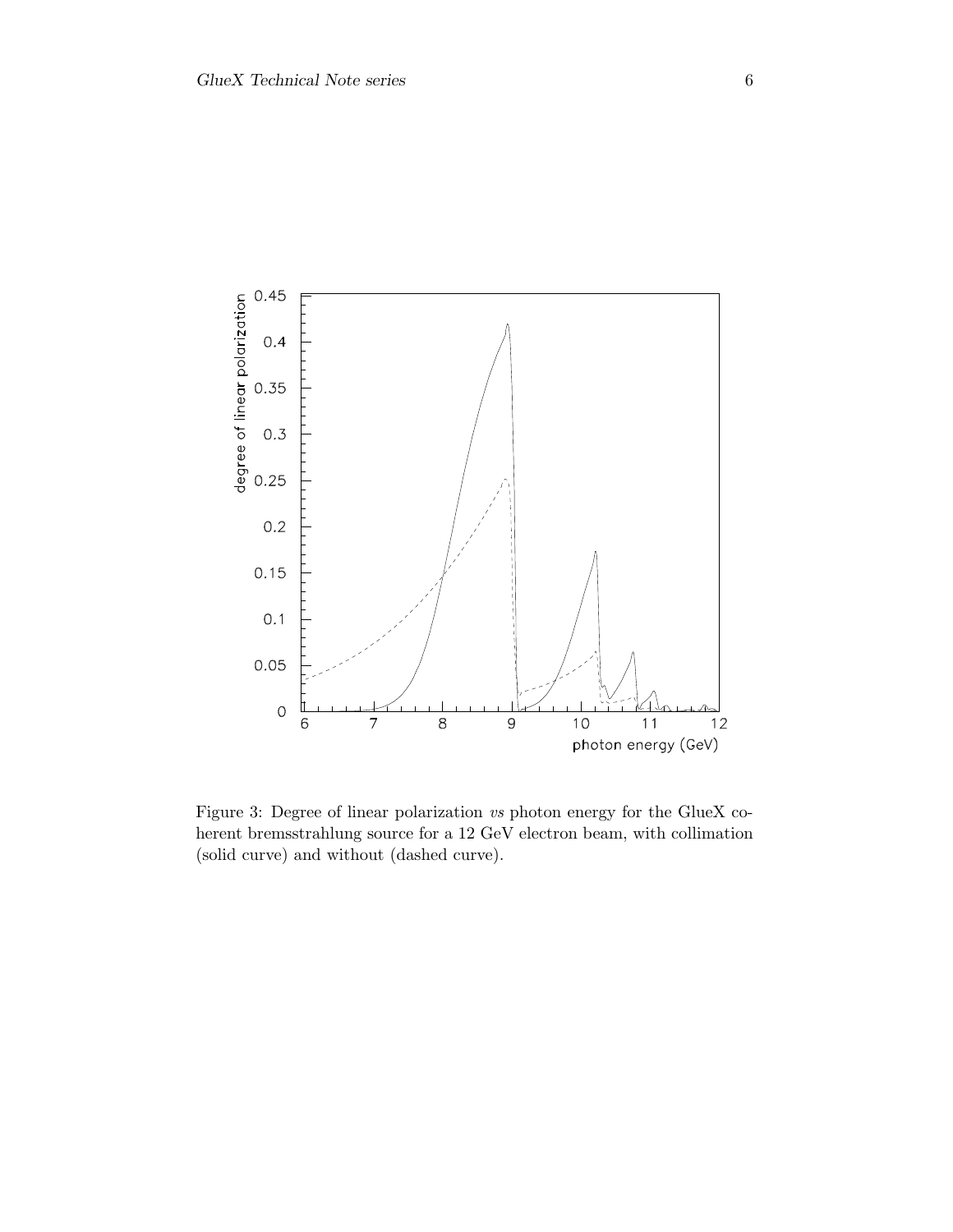

Figure 4: Degree of linear polarization vs photon energy for the GlueX coherent bremsstrahlung source for a 13 GeV electron beam, with collimation (solid curve) and without (dashed curve).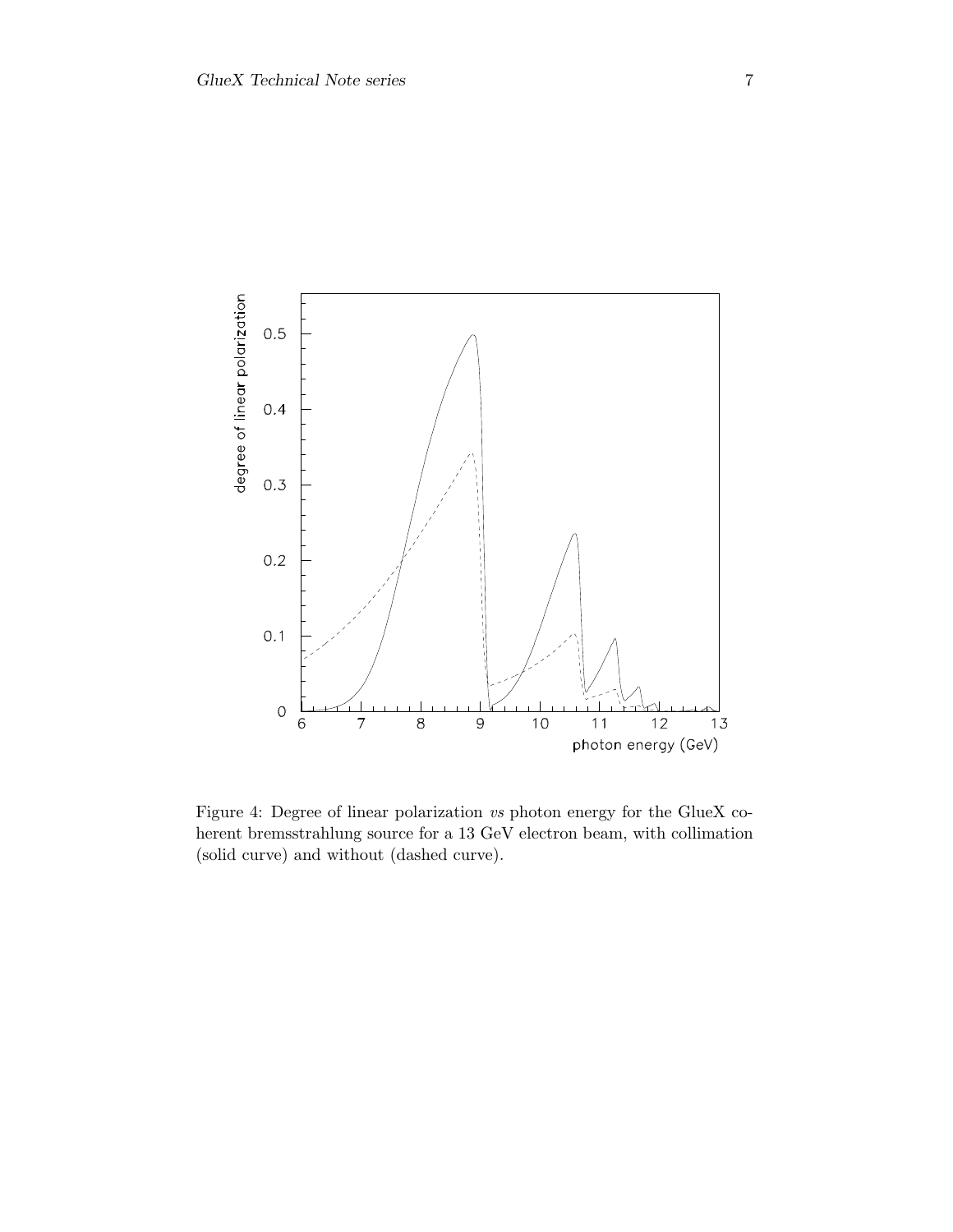

Figure 5: Photon beam rates vs photon energy for the GlueX coherent bremsstrahlung source for a 10 GeV electron beam, with collimation (solid curve) and without (dashed curve). Rates are normalized as shown in Table 2.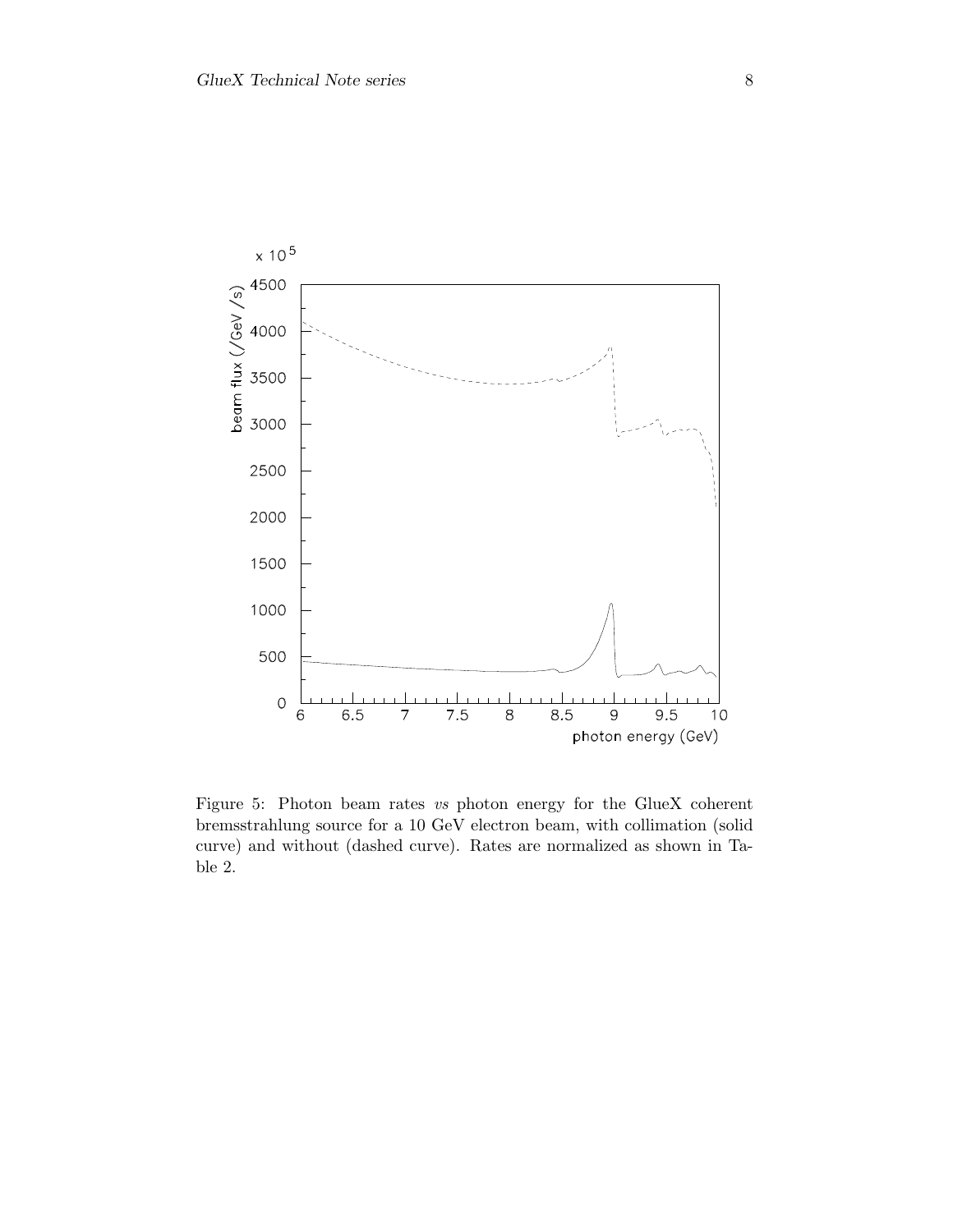

Figure 6: Photon beam rates vs photon energy for the GlueX coherent bremsstrahlung source for a 11 GeV electron beam, with collimation (solid curve) and without (dashed curve). Rates are normalized as shown in Table 2.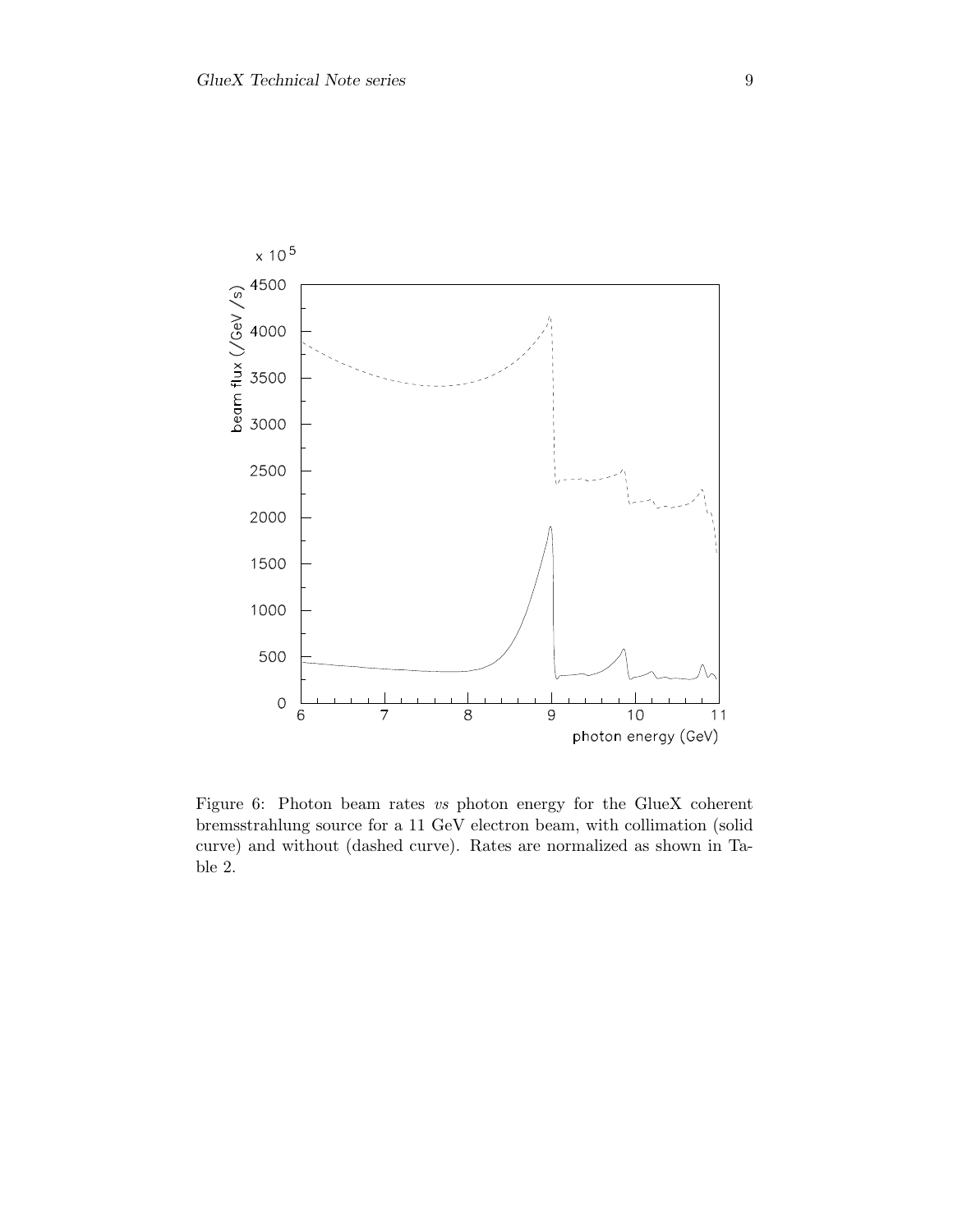

Figure 7: Photon beam rates vs photon energy for the GlueX coherent bremsstrahlung source for a 12 GeV electron beam, with collimation (solid curve) and without (dashed curve). Rates are normalized as shown in Table 2.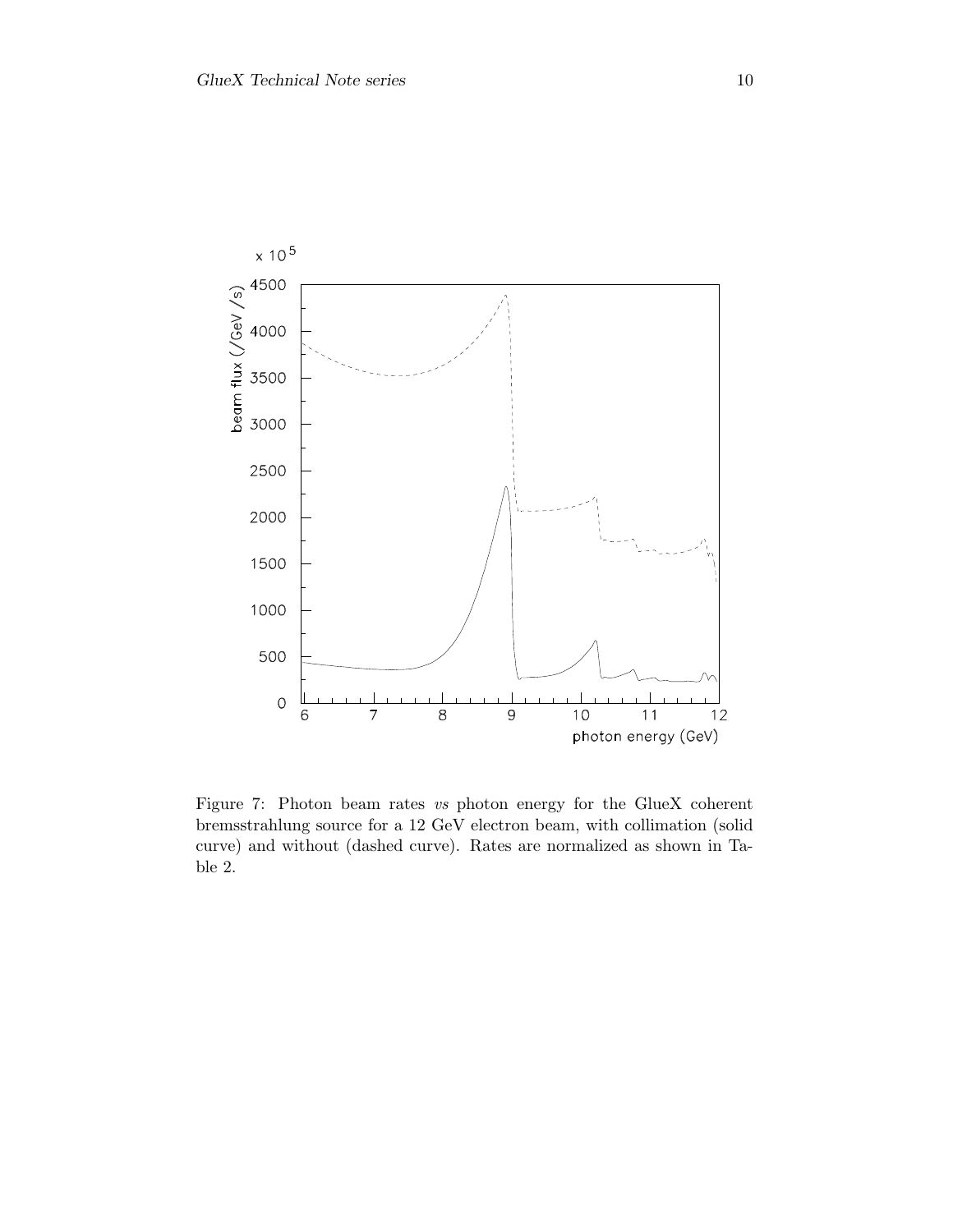

Figure 8: Photon beam rates vs photon energy for the GlueX coherent bremsstrahlung source for a 13 GeV electron beam, with collimation (solid curve) and without (dashed curve). Rates are normalized as shown in Table 2.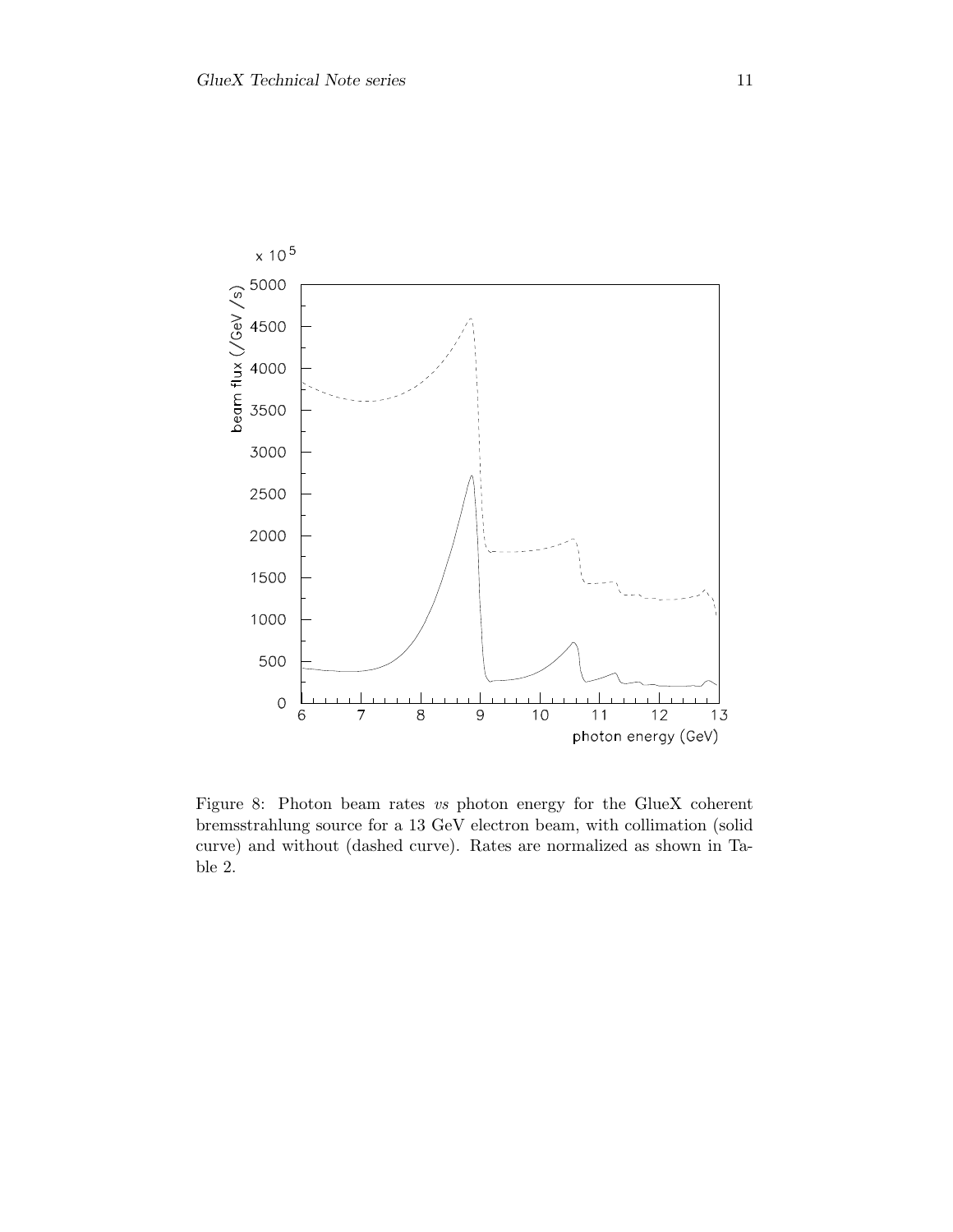

Figure 9: Photon beam figure of merit, defined by Eq. 1, plotted as a function of the radiator-collimator distance, for a variety of collimator apertures (colored curves) and for no collimator (black curve). The vertical scale is defined by setting the FOM for the uncollimated case to unity.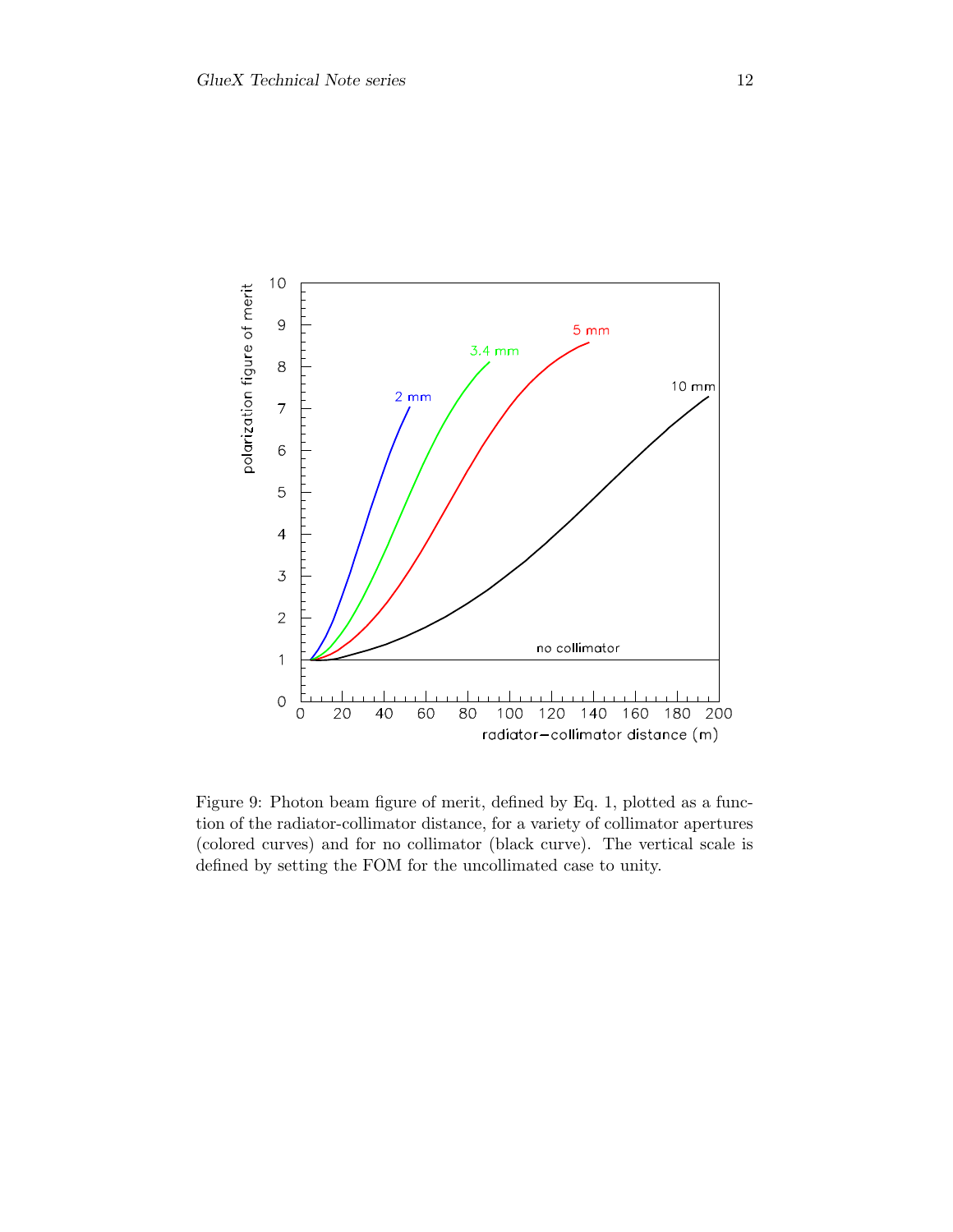

Figure 10: Photon beam figure of merit, defined by Eq. 1, plotted as a function of the electron beam energy, under conditions of constant total hadronic background rates in the detector. The green curve is for a 3.4 mm collimator at 80 m from the radiator, and the black curve is for an uncollimated beam.